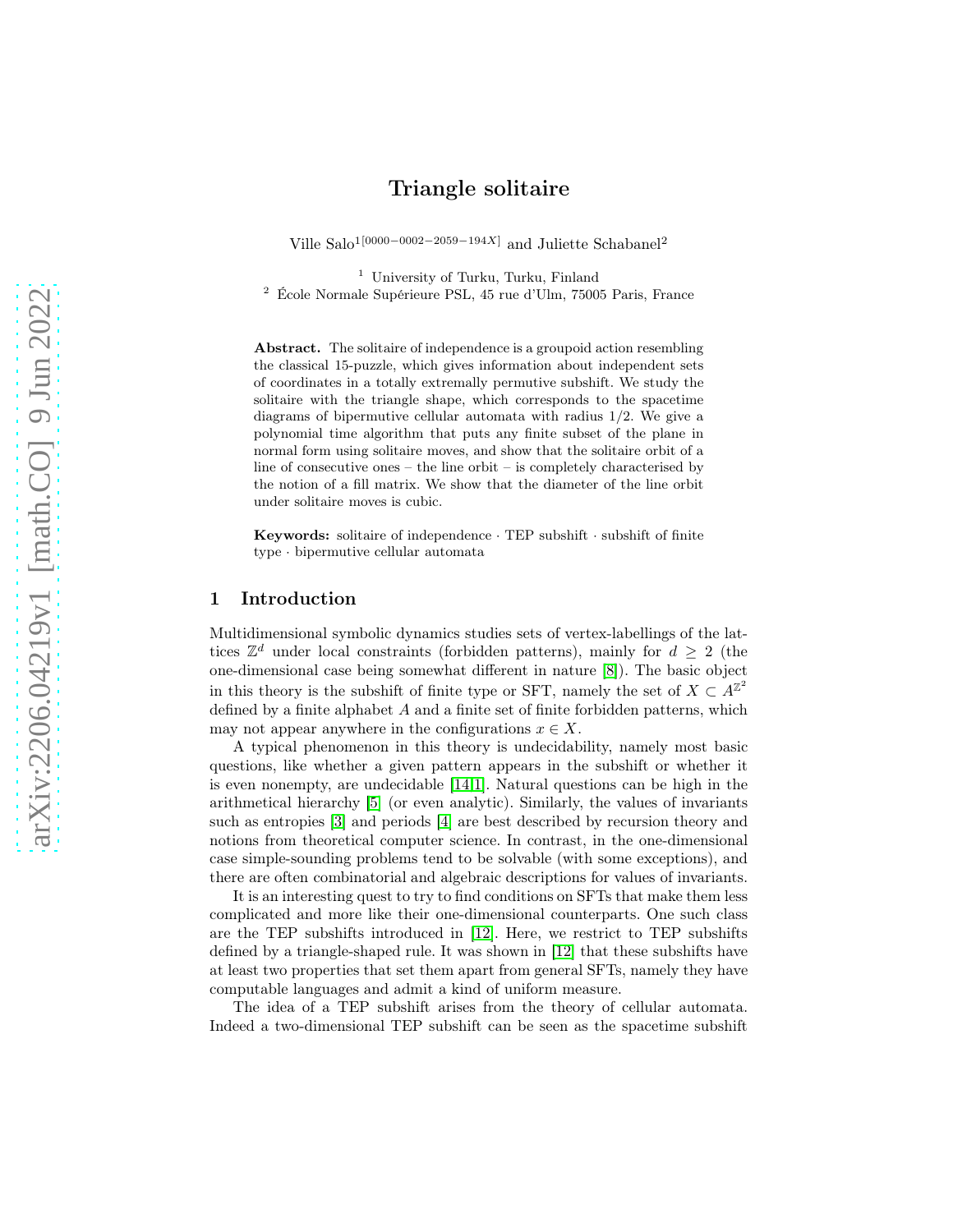of a particular kind of cellular automaton. We concentrate here on the triangle shape  $\{(1,1), (0,1), (1,0)\}$ , equivalently the spacetime diagrams of radius- $\frac{1}{2}$ bipermutive cellular automaton (with  $(0, -1)$  as the arrow of time and  $\{-1, 0\}$  as the neighbourhood), studied for example in [\[9,](#page-11-7)[10,](#page-11-8)[11](#page-11-9)[,13\]](#page-11-10). For example the spacetime subshift of the XOR cellular automaton with alphabet {0, 1} and local rule  $f(a, b) = a \oplus b$ , also known as the Ledrappier [\[7\]](#page-11-11) or three-dot subshift, is TEP with this shape.

Specifically, what we study here are the independent sets of a TEP subshift with the triangle shape  $\{(0,0), (0,1), (1,0)\} \subset \mathbb{Z}^2$ , namely sets  $A \subset \mathbb{Z}^2$  having the property that one can freely choose their content. While it remains open how to characterise such sets, we give here a complete algorithm for putting such a set in normal form in terms of the solitaire process introduced in [\[12\]](#page-11-6), which reduces the problem of independence to independence of sufficiently disjoint triangular areas.

Our main interest is in the line orbit, namely the solitaire orbit of the line of n horizontally adjacent cells. We show that the line orbit corresponds exactly to the fill matrices studied previously by Gerhard Kirchner in [\[6\]](#page-11-12).

Letting  $(V, E)$  denote the graph with this orbit as its nodes and E as the solitaire moves, from the connection with fill matrices we immediately obtain a polynomial algorithm for checking whether a subset of the plane belongs to V (Algorithm [1\)](#page-7-0), and that the number of vertices is between  $(c_1n)^n$  and  $(c_2n)^n$ for some constants  $c_1, c_2$  (Theorem [5\)](#page-10-0). We show how to find connecting paths between elements of  $V$  in polynomial time (Algorithm [2\)](#page-8-0), and show that the diameter of  $(V, E)$  is  $\Theta(n^3)$  (Theorem [4\)](#page-8-1).

Algorithm [1](#page-7-0) gives a positive answer to the last two subquestions of Question 5.36 in [\[12\]](#page-11-6).

# 2 Definitions

<span id="page-1-0"></span>The action we consider in this paper is the solitaire move with the triangle shape  $T = \{(0,1); (1,1); (1,0)\}$  on elements of  $\{0,1\}^{\mathbb{Z}^2}$ . This action consists in arbitrarily permuting the three patterns depicted in Figure [1](#page-1-0) at some coordinates where one of them appears in the pattern.



Fig. 1: The action of the triangle shape. Grey denotes 1, white denotes 0.

We call this a *solitaire move*, or more specifically a *triangle move*. The *orbit* of a pattern P, denoted  $\gamma(P)$  is the set of patterns reachable from it using the triangle moves. In what follows, we only consider patterns with finitely many 1s.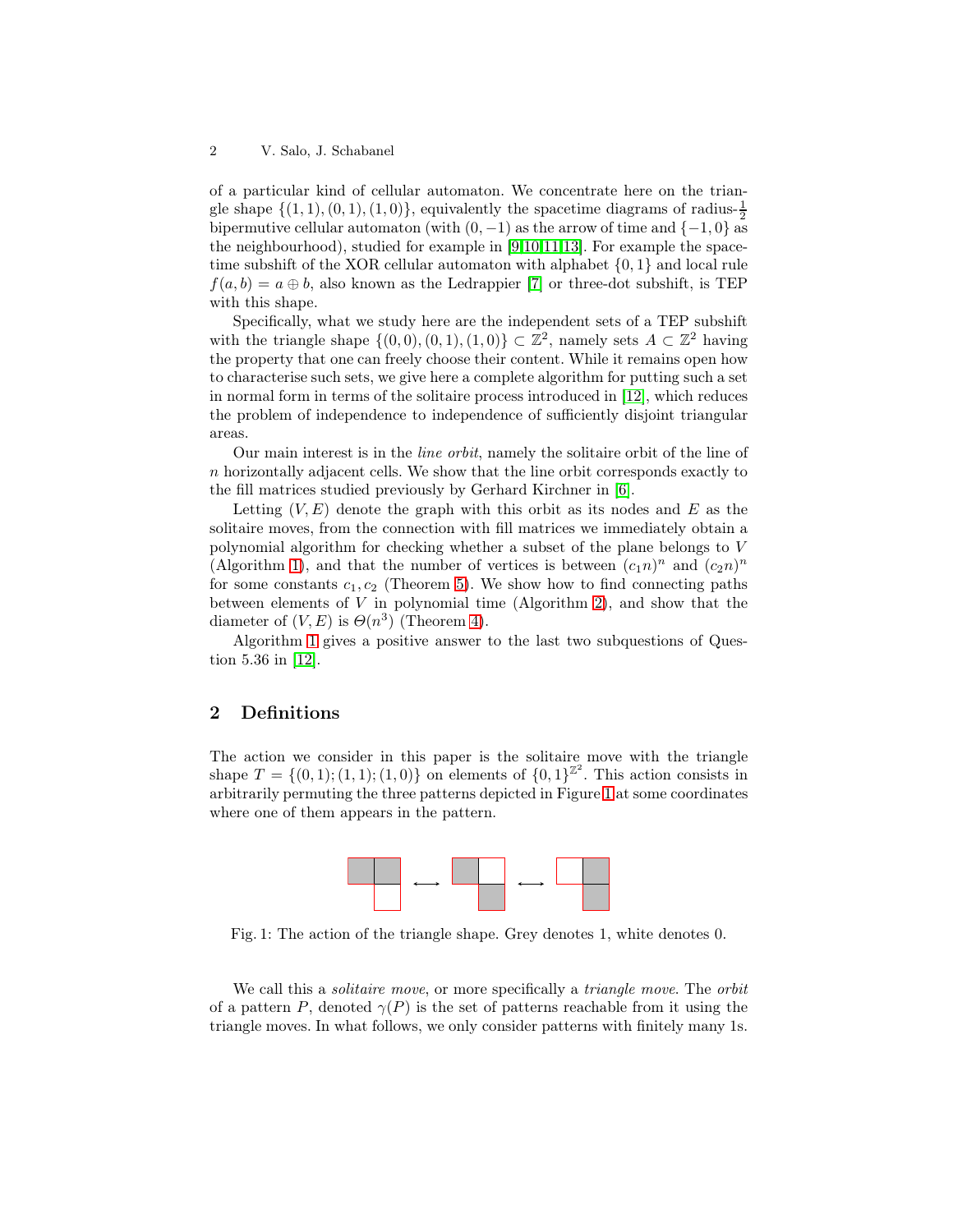The solitaire arises from the study of TEP subshifts [\[12\]](#page-11-6). We omit the general definition, and give this only for the triangle shape  $T$ : Let  $\Sigma$  be a finite alphabet and let  $R \subset \Sigma^T$  satisfy the following, for any  $\{a, b, c\} = T$ : for all  $p \in \Sigma^{\{a, b\}}$ there exists a unique  $s \in \Sigma$  such that  $p \sqcup (c \mapsto s) \in R$ , where  $\sqcup$  denotes disjoint union of patterns. Then R is called a TEP family. The set  $X_R \subset \Sigma^{\mathbb{Z}^2}$ , consisting of all  $x \in \Sigma^{\mathbb{Z}^2}$  such that for all  $\vec{v} \in \mathbb{Z}^2$  the pattern  $t \mapsto x_{\vec{v}+t}$  is in  $R$ , is called a triangular TEP subshift.

Triangular TEP subshifts are precisely the spacetime subshifts (sets of spacetime diagrams) of bipermutive cellular automata, namely if  $f : \Sigma^2 \to \Sigma$  satisfies that  $a \mapsto f(a, b)$  and  $a \mapsto f(b, a)$  are bijective for all  $b \in \Sigma$ , then it is easy to see that the patterns  $(a, b, f(a, b)) \in \Sigma^{((0,1),(1,1),(1,0))}$  form a TEP family (and the converse holds as well).

# 3 Characterisation of the orbits

In this section, we give a normal form for each  $\gamma$ -orbit and show a simple way to determine the orbit to which a given pattern belongs.

## 3.1 Notations and first result

<span id="page-2-0"></span>The *neighbourhood* of a point x is depicted Figure [2,](#page-2-0) it corresponds to the points which can be involved in a triangle move with  $x$ . The neighbourhood of a pattern is the union of the neighbourhoods of its points. Two patterns A and B touch if  $A \cap N(B) \neq \emptyset$  or  $B \cap N(A) \neq \emptyset$ .



Fig. 2: The neighbours of the orange cell are the blue ones.

Let  $T_n = \{(a, b) \in \{0, ..., n-1\}^2 \mid a+b \geq n-1\}$  denote the size-n triangle. By its edges we refer to the intersections of the edges of its convex hull with the lattice  $\mathbb{Z}^2$ .

**Proposition 1.** For every n, the three edges of  $T_n$  are in the same orbit.

Proof. The first line of Figure [3](#page-3-0) explains by example how to transform the horizontal line into the diagonal, and the second one how to transform the diagonal into the vertical line (of course this is just a rotated inverse of the first transformation). □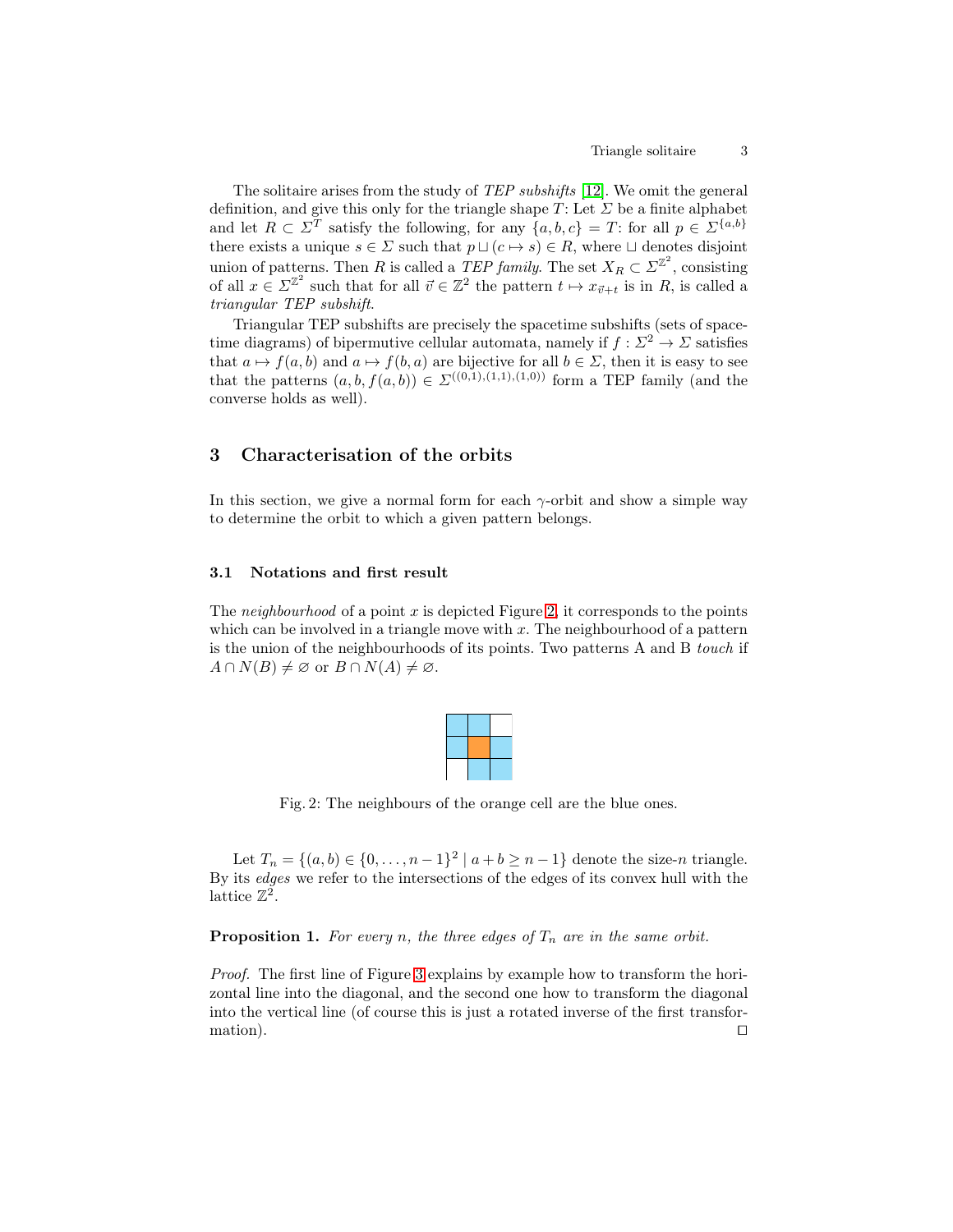<span id="page-3-0"></span>

Fig. 3: How to transform one line into another for  $n = 5$ .

#### 3.2 The filling process

The operation of filling a pattern P with the triangle shape was introduced in  $[6]$  to define the fill matrices. It consists in recursively adding to P the points that complete a triangle with two points of  $P$  until no more can be added. More precisely, in a single step we may add  $\vec{w}$  if  $P \cap |\vec{v} + T| = 2$  and  $\vec{w} \in \vec{v} + T$ .

Clearly this transformation is confluent and terminating, and we denote by  $\varphi(P)$  its unique the fixed point. Clearly  $\varphi(P)$  upper bounds the set of points which can appear in patterns in the solitaire orbit of  $P$ . An example is shown in the appendix in Figure [13.](#page-13-0)

We say P fills if  $\varphi(P) = v + T_n$  for some vector v where  $n = |P|$ . In [\[6\]](#page-11-12), filling sets  $P$  were called *fill matrices*. We will show that they in fact correspond to the elements of the line orbit.

<span id="page-3-2"></span>**Lemma 1.** If two patterns P and Q are in the same orbit, then  $\varphi(P) = \varphi(Q)$ .

<span id="page-3-1"></span>**Lemma 2.** For any pattern P, there are unique integers  $k_1, \ldots, k_r$  and vectors  $v_1, \ldots v_r$  such that  $\varphi(P) = \bigcup_{i=1}^r v_i + T_{k_i}, \sum_{i=1}^r k_i \leqslant |P|$  and  $N(T_{k_i}) \cap T_{k_j} = \varnothing$ for each  $i \neq j$ .

*Proof.* We prove this by induction on |P|. The case  $|P| = 1$  is trivial.

Now assume the result is true for patterns of size at most  $n$  and let  $P$  be a pattern of size  $n+1$ . Then if  $x \in P, P \setminus \{x\}$  satisfies the induction hypothesis so we can write  $\varphi(P \setminus \{x\}) = \bigcup_{i=1}^r v_i + T_{k_i}$ . We now have three cases to consider. First, if  $x \in \varphi(P \setminus \{x\})$  then  $\varphi(P) = \varphi(P \setminus \{x\})$ . Then, if x is not in the neighbourhood of  $\varphi(P \setminus \{x\})$  then no additional filling can be done with it, therefore  $\varphi(P)$  $\varphi(P \setminus \{x\}) \cup \{x\}$  and, as  $\{x\}$  is a triangle, we have the appropriate decomposition.

Finally, assume  $x \in N(v_1 + T_{k_1})$ , then we can extend  $T_{k_1} + v_1$  as in Figure [4.](#page-4-0) By doing so we may lose the property that the triangles do not touch, but if some do so we can merge them by repeating the extension process. Notice that if two triangles are merged, then the new triangle cannot be larger than the sum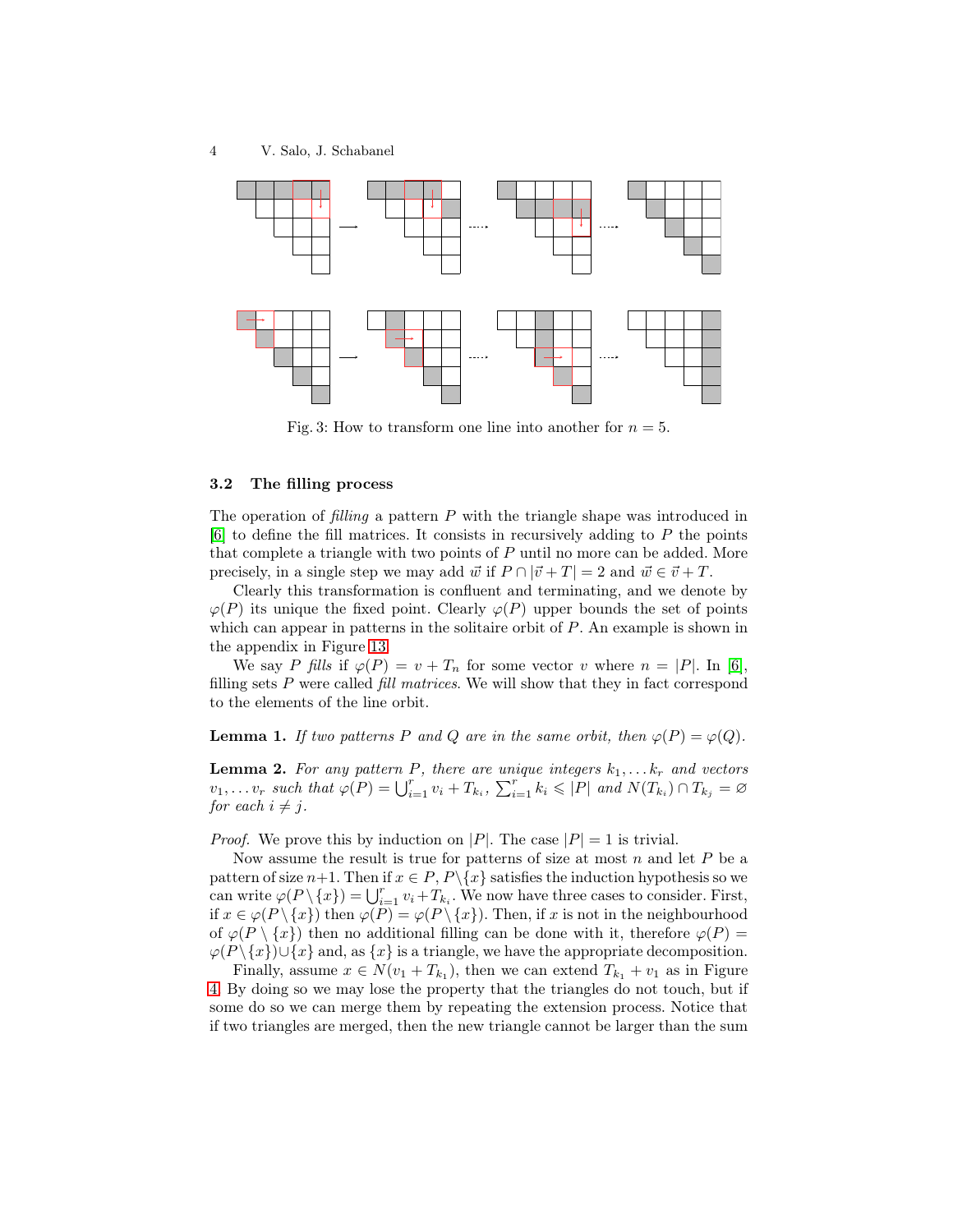<span id="page-4-0"></span>of the sizes of the initial triangle so the inequality on the triangles' sizes is still satisfied. (Merges may be triggered recursively, but nevertheless no merge can increase the sum of triangle sizes.) ⊓⊔



Fig. 4: How to extend a triangle with a top neighbour or a subdiagonal neighbour. The right neighbour case is symmetric to the top neighbour case.

We define the *excess* of P as the difference  $e(P) = |P| - \sum_{i=1}^{r} k_i$ . Note that P is a fill matrix if and only if it fills and has no excess. We note some basic properties of excess (proofs can be found in the appendix).

<span id="page-4-1"></span>**Lemma 3.** If Q is a subpattern of P then  $e(Q) \leq e(P)$ .

## 3.3 Characterisation of the orbit through the filling

<span id="page-4-2"></span>It what follow, two patterns touch if their fillings touch, otherwise they are disjoint.

**Theorem 1.** A pattern  $P$  has no excess if and only if it is in the orbit of the lines that generate the  $T_{k_i}$ s.

*Proof.* Lemmas [2](#page-3-1) and [1](#page-3-2) guarantee that if  $P$  is in the orbit of a set of disjoint lines then it has no excess.

We show the reverse implication by induction on  $|P|$ .

The base case is trivial since P can only be the line of length 1.

Now assume the implication holds for all patterns of size n and let  $|P|$  be a pattern of size  $n + 1$  without excess, and let  $x \in P$ . Then  $P \setminus \{x\}$  still has no excess (by Lemma [3\)](#page-4-1) and has size  $n$  so we can apply the induction hypothesis. Let  $v_1 + T_{k_1}, \ldots, v_r + T_{k_r}$  be the partition of  $\varphi(P \setminus \{x\})$  into triangles.

We have  $x \notin \bigcup_{i=1}^r v_i + T_{k_i}$  because otherwise P would have excess. If x is not in the union of the triangles' neighbourhoods then  $\varphi(P) = \varphi(P \setminus \{x\}) \cup \{x\}$  and  $x$  cannot be moved by a triangle move. Else,  $x$  can be moved so as to extend the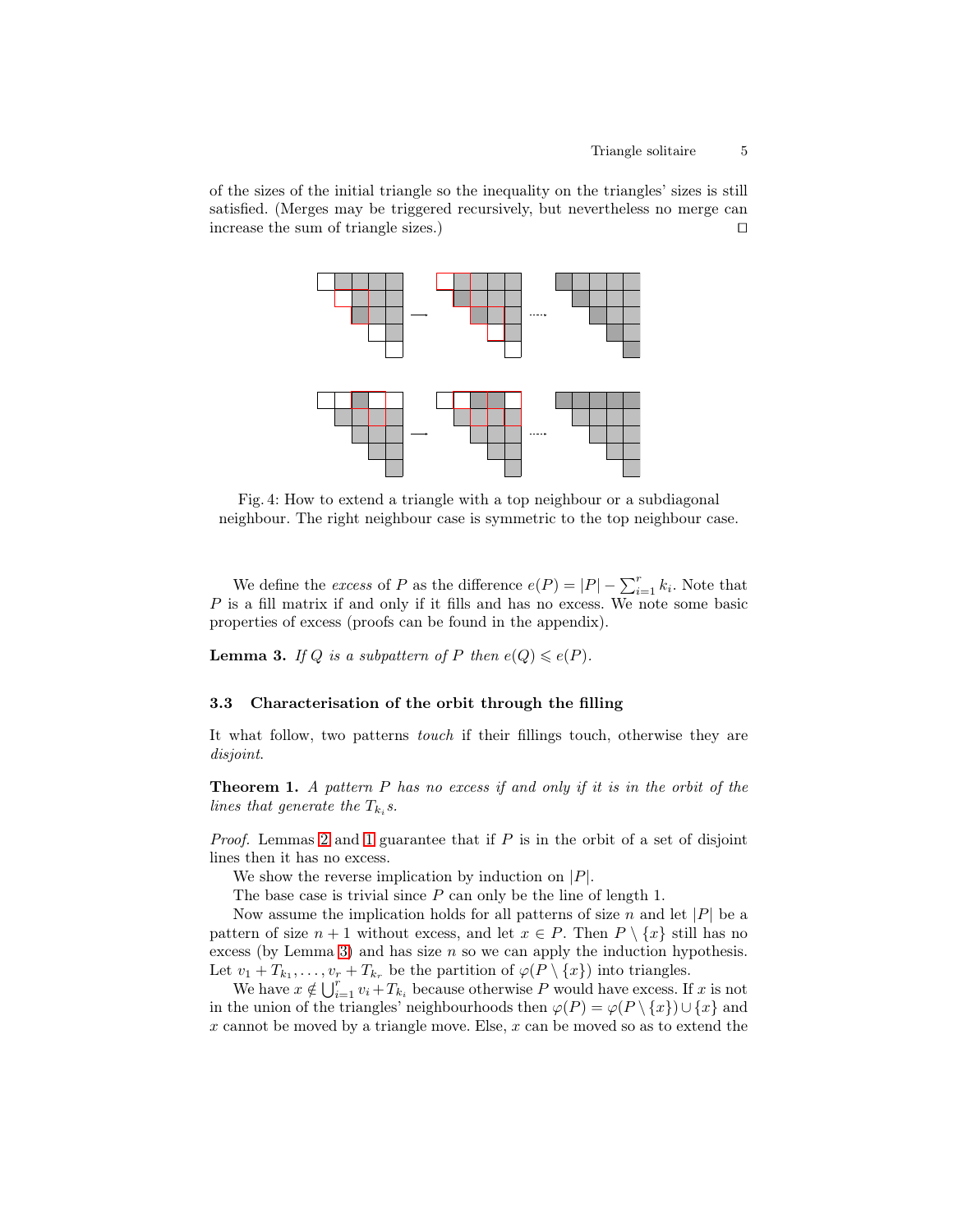line of the triangle it touches. Figure [5](#page-5-0) shows how to extend a line with a top neighbour, the two other cases are similar.

<span id="page-5-0"></span>In this process, two triangle might start touching, in this case, by repeating the previous operation we can merge the two triangles' lines into one. Notice that in every merge the length of the new line is exactly the sum of the length of the two initial lines (as otherwise excess is generated). ⊓⊔



Fig. 5: How to extend a line with a top neighbour.

<span id="page-5-1"></span>We denote by  $P_{n,k}$  the shape composed of a line of length n to which k points were added by filling the triangle under the line from right to left and top to bottom. Examples are shown Figure [6.](#page-5-1)



Fig. 6: From left to right:  $P_{4,0}$ ,  $P_{4,2}$  and  $P_{4,4}$ . The purple cells are the excess.

<span id="page-5-2"></span>**Theorem 2.** If P is a pattern, then  $P \in \gamma(P_{n,k})$  if and only if  $\varphi(P) = T_n$  and  $e(P) = k$ .

Proof. Triangle moves preserve fillings and excess so the direct implication holds.

First notice that any excess forming lines under an already existing full top line can be normalized to the corresponding  $P_{n,k}$  using the transformations shown in Figure [7.](#page-6-0)

Then, if the pattern is composed of a line and one additional point, the additional point can be fetched by transforming the line into the diagonal, stopping the process when one point is above the additional point, then getting back to the line, while dragging the additional point.

All that remains to do is to push the excess to the right. Figure [8](#page-6-1) provides an example. Notice that the presence of some excess already in a good position will not cause any problem for this method, as illustrated Figure [9.](#page-7-1)

Thus, any pattern composed of a line of length  $n$  and  $k$  excess points under it is in the orbit of  $P_{n,k}$ .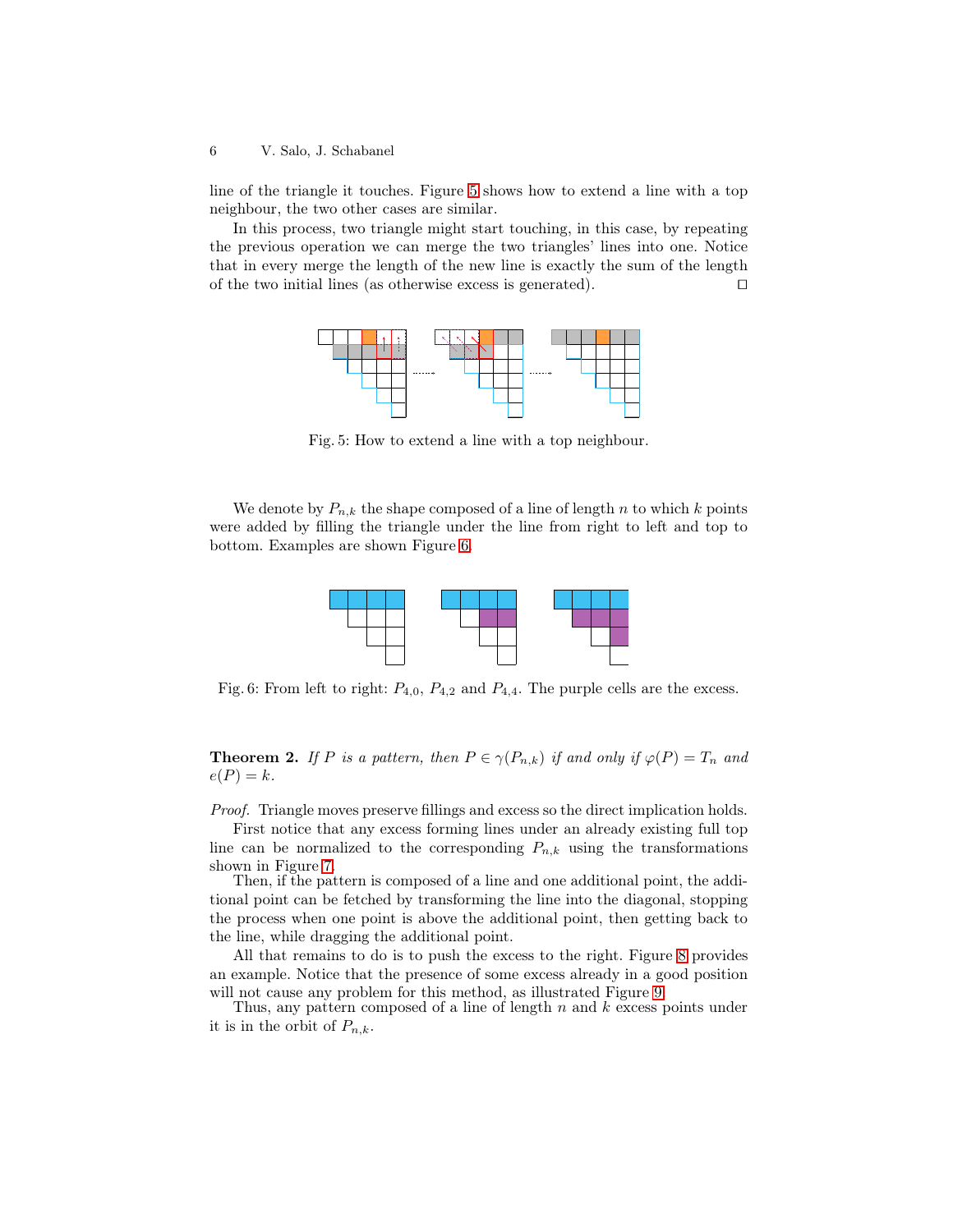<span id="page-6-0"></span>

<span id="page-6-1"></span>Fig. 7: Pushing the excess to the right (first line) or to the left (second line).



Fig. 8: Fetching an excess point.

All that remains to prove is that a line can always be formed. This can be done using the merging process described in the proof of Theorem [1.](#page-4-2) The excess point will not disturb the merging because if one move is made impossible by their presence, say point  $x$  cannot be moved to position  $y$ , then we can just use y instead of x for the following steps.  $□$ 

<span id="page-6-2"></span>Combining Theorem [1](#page-4-2) and Theorem [2,](#page-5-2) we obtain the following classification of the orbits.

**Theorem 3 (Characterisation of the orbits).** If  $P$  is a finite pattern then there are integers  $n_1, \ldots n_r$  and  $k_1, \ldots k_r$  and vectors  $v_1, \ldots v_r$  such that  $P \in$  $\gamma(\bigcup_{i=1}^r v_i + P_{n_i,k_i})$ , the  $P_{n_i,k_i} + v_i$  do not touch each other,  $\sum_{i=1}^r n_i = |P| - e(P)$ and  $\sum_{i=1}^{n-r} k_i = e(P)$ .

Note that we now know the orbits for solitaires process with all shapes of size 3. Indeed, such a shape is either 3 aligned points (in which case orbits are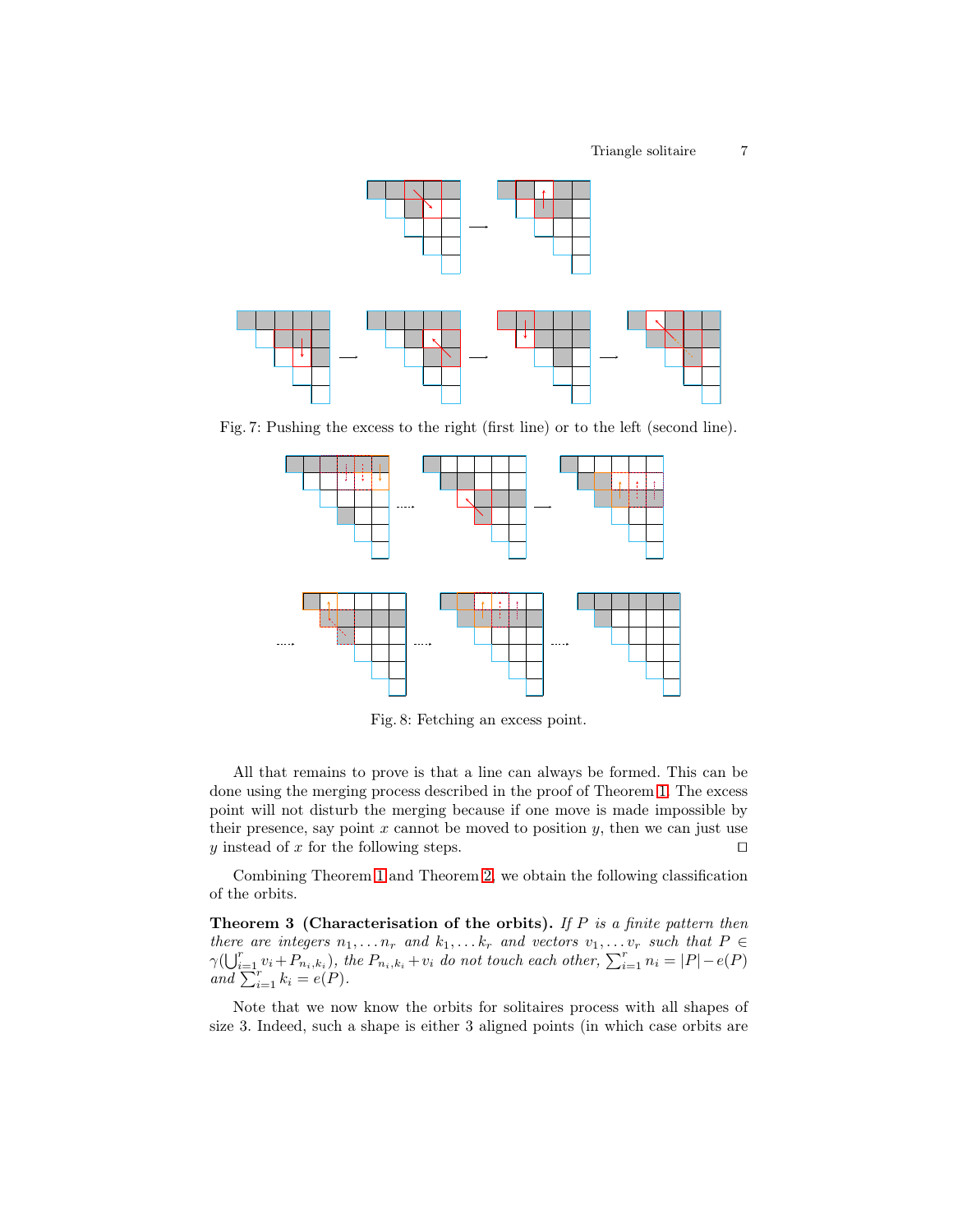<span id="page-7-1"></span>

Fig. 9: Fetching an excess point with some excess already lined up.

easy to analyse), or it is a triangle shape on a finite index subgroup of  $\mathbb{Z}^2$ , and the orbits in different cosets of this subgroup are completely independent and are individually described by the triangle solitaire.

### <span id="page-7-3"></span>3.4 Excess sets

It is tempting to think that if a set has excess, then we can remove some of its points to remove the excess. This turns out not to be true.

If P is a pattern, the excess sets of P are the subsets  $Q \subset P$  such that  $\varphi(P \setminus Q) = \varphi(P)$ . We denote by  $E(P)$  the set of all such sets.

**Lemma 4.** If  $U \in E(P)$  then  $|U| \leq e(P)$ .

Proof. This is a direct consequence of Lemma [2.](#page-3-1)

<span id="page-7-2"></span>However, in general there is no set  $U \in E(P)$  such that  $|U| = e(P)$ . The pattern in Figure [10](#page-7-2) has excess 1 but its only excess set is the empty set.



Fig. 10: Here,  $e(p) = 1$  but  $E(P) = \{\emptyset\}.$ 

If  $U \in E(P)$ , then every  $V \subset U$  is also an excess set. Maximal excess sets do not all have the same cardinality as shown by example in Figure [11.](#page-8-2)

# 4 Algorithmic aspects

## 4.1 Complexity of the identification of the orbit of a pattern

The proof of the characterisation of the orbits provides a polynomial time algorithm to identify to which orbit a given pattern belongs.

<span id="page-7-0"></span>The algorithm is the following: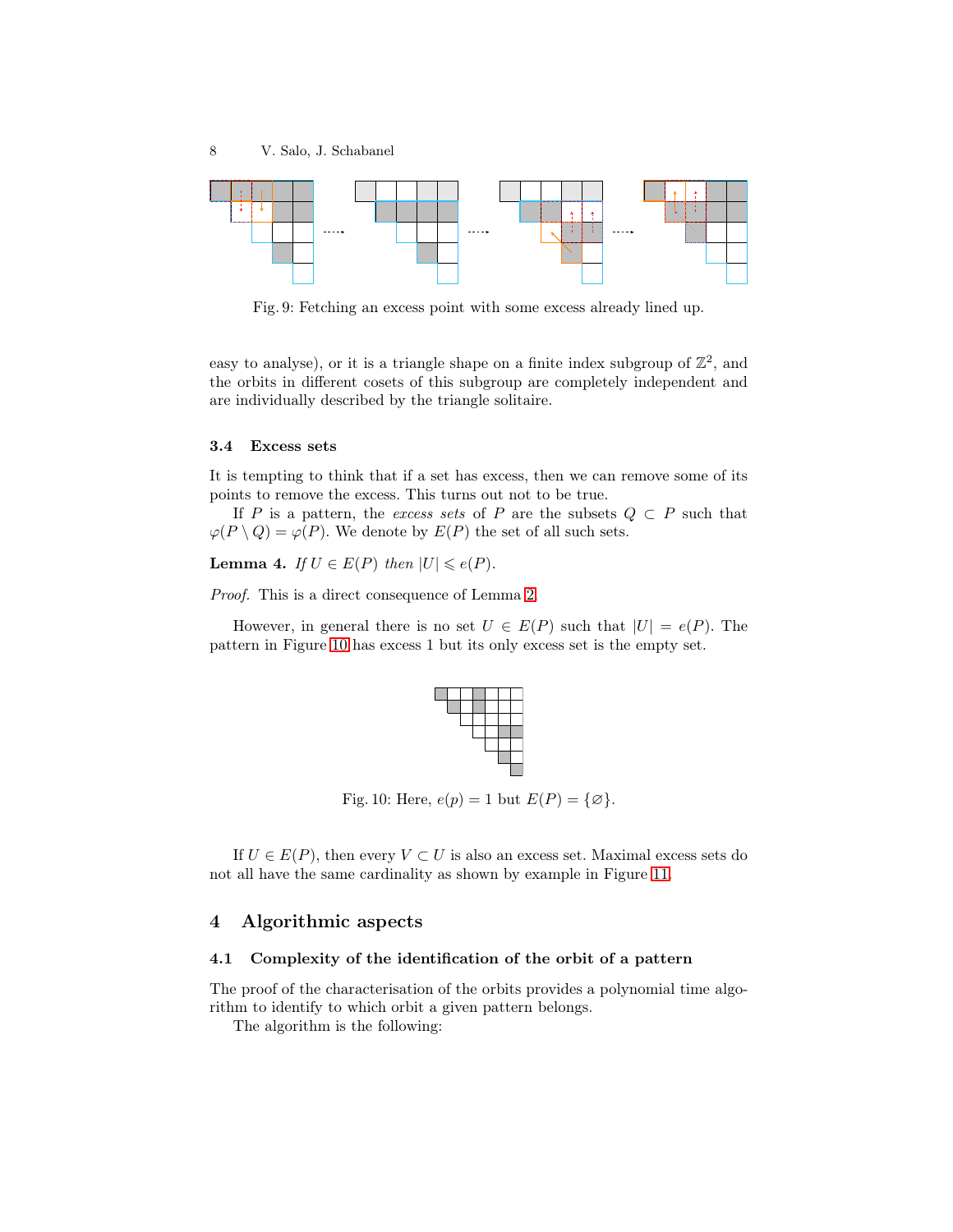

<span id="page-8-2"></span>Fig. 11: The blue and orange sets are both maximal excess sets but do not have the same cardinality.

Algorithm 1 (Identify orbit) Data: pattern P. Result: the canonical representative of the orbit of P.

- 1. Fill the pattern.
- 2. Divide the filling into triangles  $v_1 + T_{k_1}, \ldots, v_r + T_{k_r}$ .
- 3. Count the excess in each triangle, the canonical representative of the orbit of the pattern is  $\bigcup_{i=1}^r v_i + P_{k_i,e(P \cap (v_i + T_{k_i}))}$ .

Let  $n = |P|$ . The first two steps are linear in the number of points in  $\varphi(P)$ and  $|\varphi(P)| \leqslant \frac{n(n+1)}{2}$  $\frac{n+1}{2}$  so they run in time  $O(n^2)$ . Step 3 is then linear so the total time complexity of the algorithm is  $O(n^2)$ .

### 4.2 Number of steps needed to put a pattern in normal form

The proof of the characterisation of the orbit also provides an algorithm for finding a sequence of transformations turning the pattern into the canonical representative of its orbit, following the proof of Theorem [3:](#page-6-2)

- <span id="page-8-0"></span>Algorithm 2 1. Merge the different components and form lines using the process described in Theorem [1](#page-4-2) (accounting for excess using the modifications described in the proof of Theorem [2\)](#page-5-2).
- 2. Fetch the excess with the process described in Theorem [2.](#page-5-2)

Naively implemented, this algorithm takes  $O(n^2(n+k))$ , where k denotes the excess: The first step takes  $O(n^3)$ , since each merging takes  $O(n^2)$  time and we merge at most *n* times. The second step takes  $O(n^2k)$  if we fetch the k many excess points one by one, as each fetch takes  $O(n^2)$ .

<span id="page-8-1"></span>For  $k = 0$ , this is in fact optimal.

Theorem 4. The diameter of the orbit of the line of length n, seen as a graph, is  $\Theta(n^3)$ .

*Proof.* We are going to build an infinite family of patterns that require  $\Omega(n^3)$ steps to get back to the line.

Let  $P_0$  be the empty pattern, and  $P_{n+1}$  is inductively built by extending  $P_n$ as described in Figure [12](#page-9-0) where the grey triangle is the triangle in which  $P_n$ 's orbit is confined. In pattern  $P_{n+1}$ ,  $\Omega(n^2)$  steps are required to fetch the three coloured points.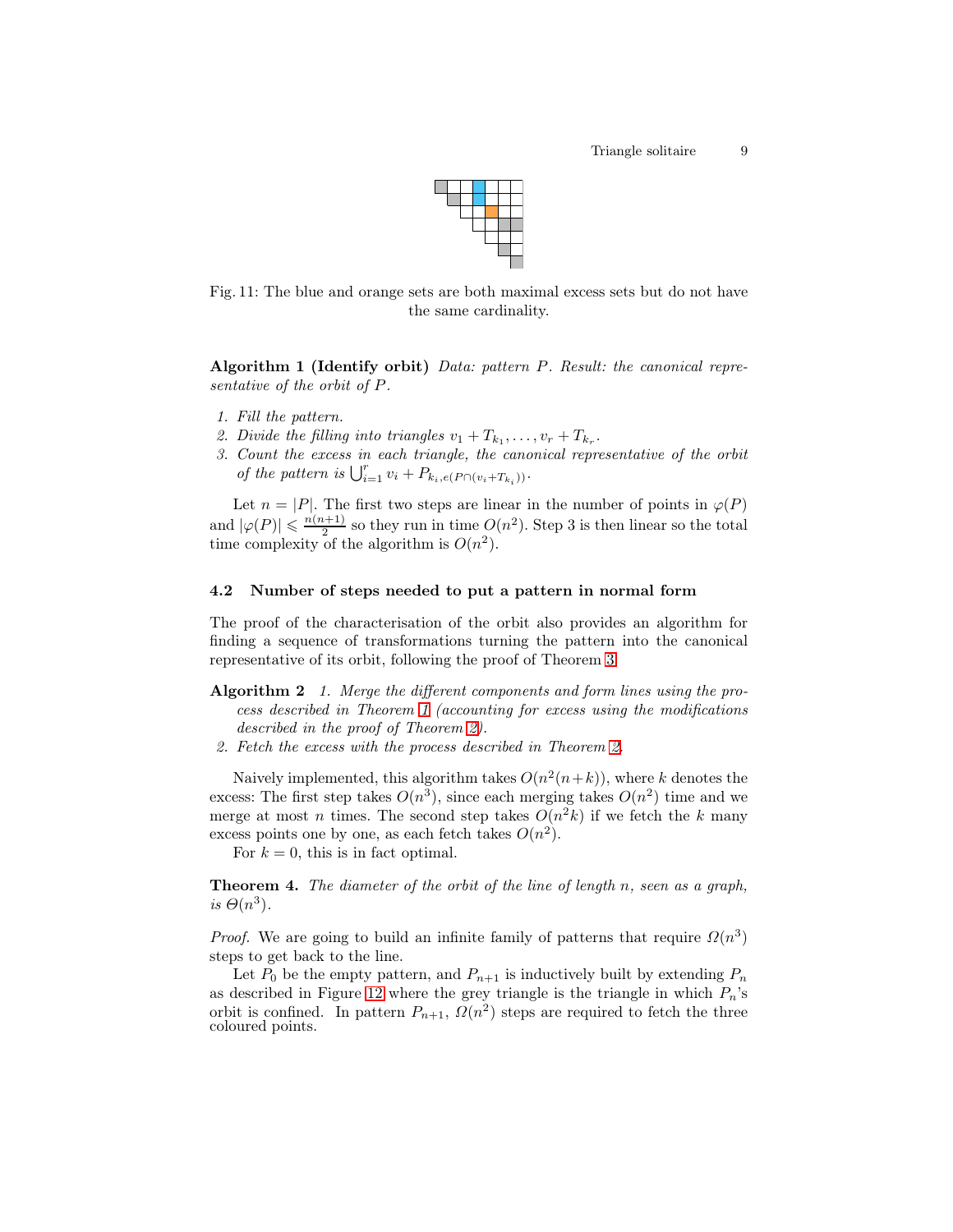<span id="page-9-0"></span>

Fig. 12: Left: The extension of  $P_n$  into  $P_{n+1}$ . Right: A schematic representation of  $P_{n+1}$  used in the proof.

Indeed, first notice that up to renaming points, the blue point has to move right to fetch the orange one, then the orange one will have to move down to fetch the green one and finally the green one will have to go up to prepare for the next extension. Now let us analyse the movement of the blue point, starting from the first moment it touches another triangle. To move a point right, one need a point in the column at its right. We'll prove that this means that at some point in the process, half of the points of the pattern have to be in the left half of the triangle.

Mark the blue point, and whenever an unmarked point is in the same column as a marked one, mark it. Consider column  $i$  from the left, and the first marked point x to reach it. Clearly the point x moves from column  $i-1$  to column i, and this requires us to have an unmarked point in column  $i$  to allow this. This point was unmarked, and is now marked. Therefore, when the blue point has reached column  $\frac{3n}{2}$  (the middle column), there are at least  $\frac{3n}{2}$  marked points, all of which were in the blue triangle in Figure [12](#page-9-0) at some point during the journey of the blue point.

The same reasoning on the orange and green point gives that at some point of the process, between the first moment the blue point moves, until the point where we are ready to move the blue point of the next level,  $\frac{3n}{2}$  points were in the orange triangle and the same amount in the green one. As the pattern  $P_n$  only has 3n points, at least  $\frac{3n}{2}$  need to be moved from one subtriangle to another, therefore there is a pair of triangles that will share at least  $\frac{n}{2}$  points. Those at least  $\frac{n}{2}$  points will need to be moved by a mean distance of at least  $\frac{n}{4}$ , which requires at least  $\frac{n^2}{8}$  $\frac{n^2}{8}$  steps. Thus pattern  $P_n$  requires  $\Omega(n^3)$  moves to be transformed into a line. ⊓⊔

# 5 Size of the Line Orbit

One can build an element of the orbit of the line by choosing a corner, then choosing a point on each line parallel to the edge opposed to the corner. This gives  $3n! - 3$  elements of the orbit as the only patterns that can be created this way from two different corners are the lines.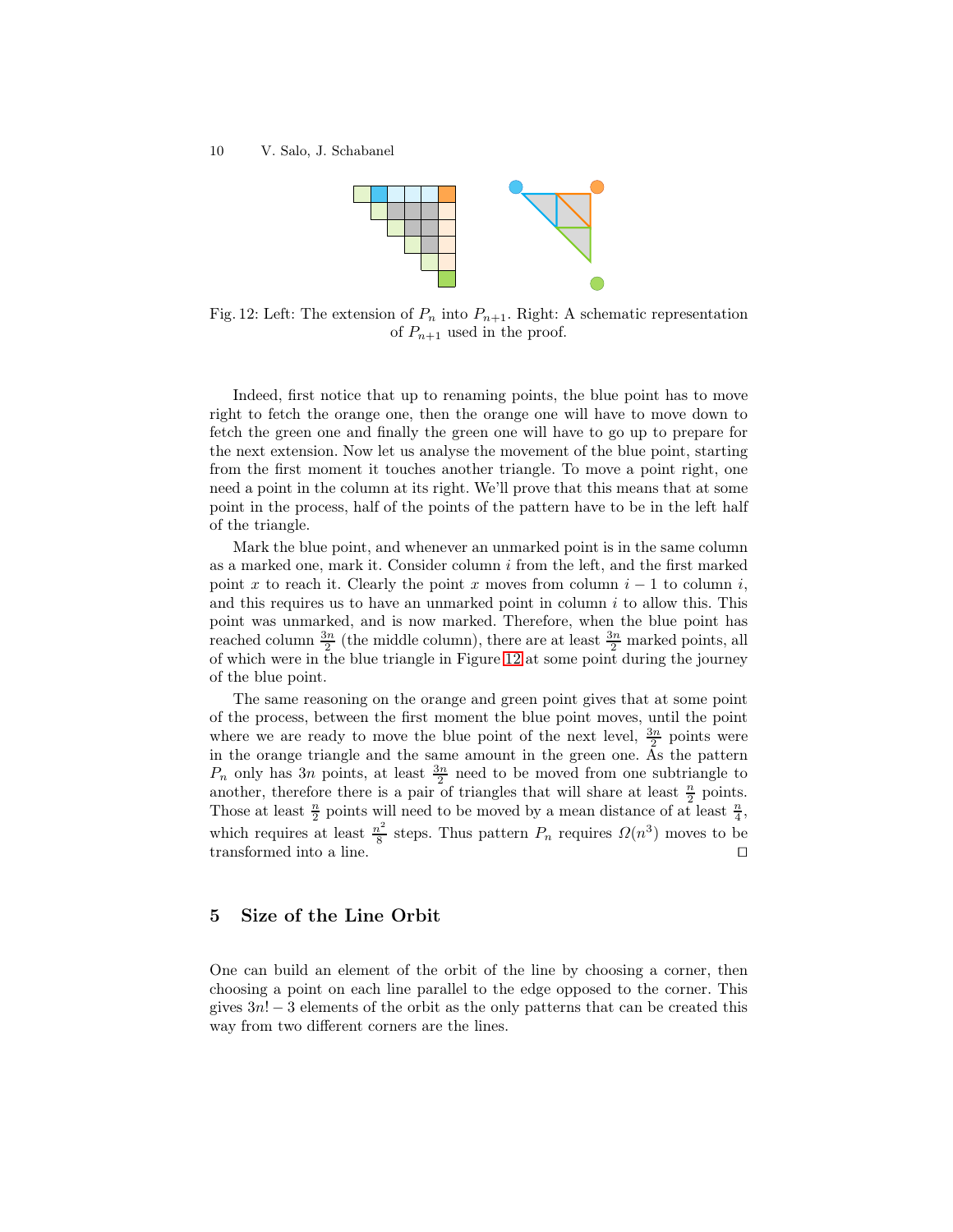If  $P$  is in the line orbit, then the number of points in  $P$  in the first  $k$  columns is at most k, and [\[2\]](#page-11-13) gives the count  $c\left(\frac{e}{2}\right)^n (n-1)^{n-\frac{5}{2}}$  with  $c = \frac{4+2\text{LambertW}(-2e^{-2})}{e^3\sqrt{2\pi}}$  $e^3\sqrt{2\pi}$ for patterns with this property.

<span id="page-10-0"></span>Combining these, we get the following bounds on the size of the line orbit.

**Theorem 5.** There are constants  $c_1$  and  $c_2$  such that  $c_1e^{-n}n^{n+\frac{1}{2}} \le |\gamma(L_n)| \le$  $c_2\left(\frac{e}{2}\right)^n(n-1)^{n-\frac{5}{2}}.$ 

Conjecture 1. There is a constant  $\frac{2}{e} \leqslant c \leqslant e$  such that  $|\gamma(L_n)| = \Theta\left(\left(\frac{n}{c}\right)^n\right)$ .

# 6 Bases

Let  $X_R$  be a TEP subshift for some  $R \subset \Sigma^T$  and fix some  $n \in \mathbb{N}$ . Recall from [\[12\]](#page-11-6) that the pattern  $q \in \Sigma^{T_n}$  appears in  $X_R$  if and only if it does not explicitly contain a translate of a pattern in  $\Sigma^T \setminus R$ .

Let  $P \subset T_n$ . We say P is a basis (for the restriction of  $X_R$  to  $T_n$ ) if for every  $q \in \mathbb{Z}^P$ , by iteratively completing partially filled triangles using the TEP rule R, we always end up with a valid pattern on  $T_n$ .

<span id="page-10-1"></span>**Theorem 6.** The following are equivalent for  $P \subset T_n$ :

Note that the first item talks about a specific (but arbitrary) TEP subshift, while the rest do not, i.e. the set of bases is independent of  $\Sigma$  and R.

The solitaire process allows us to translate patterns on one basis to ones on another, more space efficiently than the direct method suggests, indeed we give a polynomial time in-place algorithm for this.

If  $P, Q \subset T_n$  are bases, any pattern  $p \in \Sigma^P$  uniquely determines a pattern in  $q \in \mathbb{Z}^Q$  in an obvious way, by deducing the unique extension of one pattern to  $T_n$  and then restricting to the domain of the other. If we biject  $P$  and  $Q$  with  $\{1,\ldots,n\}$  we obtain a bijection  $\phi:\Sigma^n\to\Sigma^n$ . A basic permutation of  $\Sigma^n$  is one that ignores all but two cells. If the cells are 1, 2, this means that for some  $\hat{\pi} \in$ Sym( $\Sigma^2$ ) we have  $\pi(a_1a_2a_3\cdots a_n)_i = \hat{\pi}(a_1a_2)a_3\cdots a_n$  for all  $a_1a_2\cdots a_n \in \Sigma^n$ ; in general one conjugates by a reordering the cells.

<span id="page-10-2"></span>**Theorem 7.** The bijection  $\phi$  can be computed with  $O(n^3)$  basic permutations.

# 7 Prospects for future work

Arguments similar to those of this paper work for several other shapes, but for now we have not found a general result, in particular Question 5.36 from [\[12\]](#page-11-6) stays open.

<sup>1.</sup> P is a basis,

<sup>2.</sup> P is a fill matrix,

<sup>3.</sup> P is in the line orbit.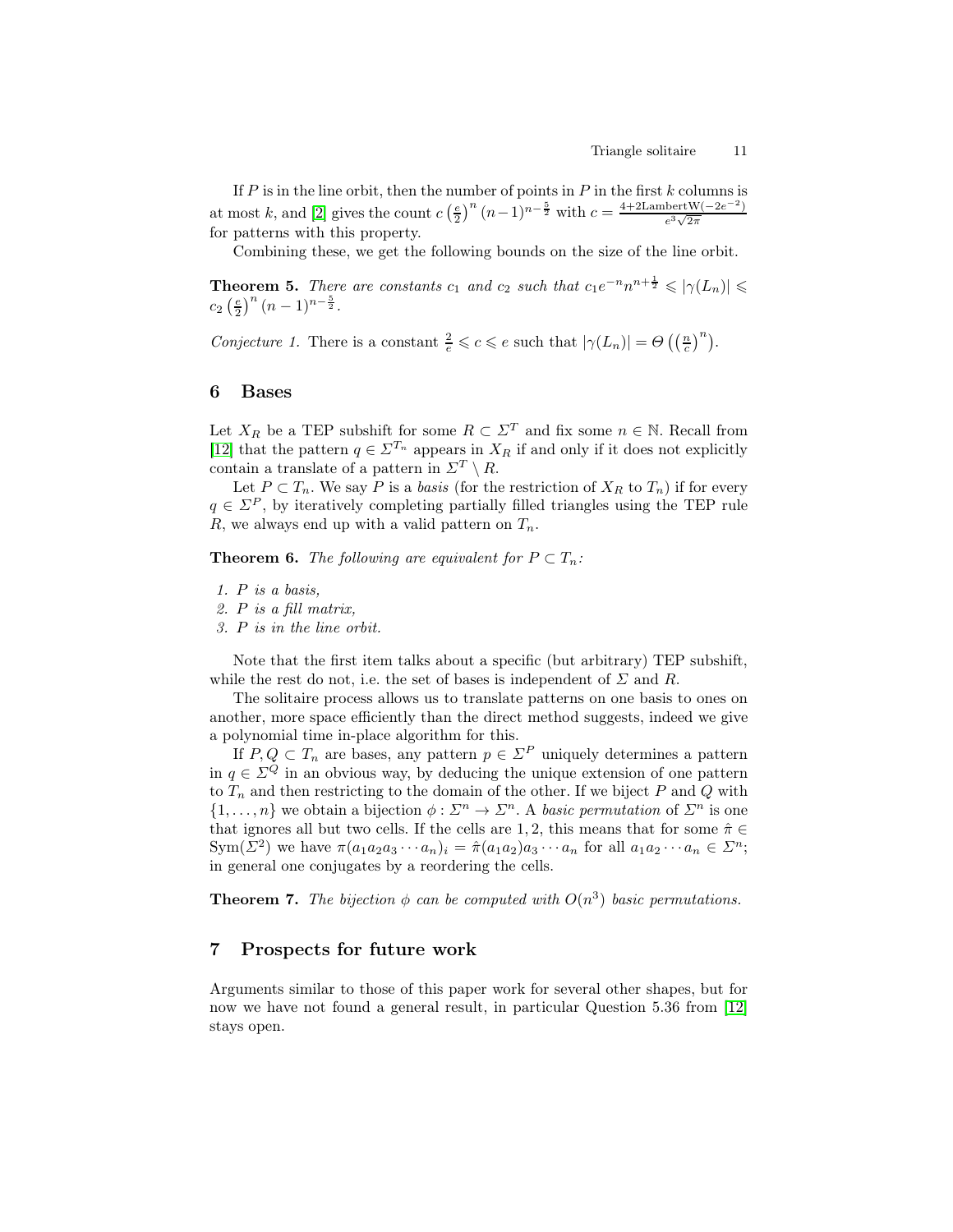While Theorem [6](#page-10-1) characterises the patterns that generate the contents of a triangle, it does not characterise the maximal (or maximum cardinality) independent sets, i.e. patterns  $P \subset T_n$  such that  $X|_P = \Sigma^P$ , where X is a TEP subshift. The characterization of such sets seems more difficult and does depend on the specific TEP subshift.

We introduced in Section [3.4](#page-7-3) the notion of an excess set. What can be said about the family of excess sets as a set system? How can we determine the maximum cardinality of an excess set?

# <span id="page-11-2"></span>References

- 1. Berger, R.: The undecidability of the domino problem. Mem. Amer. Math. Soc. 66, 72 (1966)
- <span id="page-11-13"></span>2. Hanna, P.D.: The On-Line Encyclopedia of Integer Sequences, published electronically at https://oeis.org/A101481, 2022, Sequence A101481
- <span id="page-11-4"></span>3. Hochman, M., Meyerovitch, T.: A characterization of the entropies of multidimensional shifts of finite type. Ann. of Math.  $(2)$  171 $(3)$ , 2011–2038 (2010). <https://doi.org/10.4007/annals.2010.171.2011>
- <span id="page-11-5"></span>4. Jeandel, E., Vanier, P.: Characterizations of periods of multi-dimensional shifts. Ergodic Theory Dynam. Systems 35(2), 431–460 (2015). [https://doi.org/10.1017/etds.2013.60,](https://doi.org/10.1017/etds.2013.60) <https://doi.org/10.1017/etds.2013.60>
- <span id="page-11-3"></span>5. Jeandel, E., Vanier, P.: Hardness of conjugacy, embedding and factorization of multidimensional subshifts. J. Comput. System Sci. **81(8),** 1648–1664 (2015). [https://doi.org/10.1016/j.jcss.2015.05.003,](https://doi.org/10.1016/j.jcss.2015.05.003) <https://doi.org/10.1016/j.jcss.2015.05.003>
- <span id="page-11-12"></span>6. Kirchner, G.: The On-Line Encyclopedia of Integer Sequences, published electronically at http://oeis.org/A295928, 2022, Sequence A295928
- <span id="page-11-11"></span>7. Ledrappier, F.: Un champ markovien peut être d'entropie nulle et mélangeant. C. R. Acad. Sci. Paris Sér. A-B 287(7), A561–A563 (1978)
- <span id="page-11-0"></span>8. Lind, D., Marcus, B.: An Introduction to Symbolic Dynamics and Coding. Cambridge University Press (1995).<https://doi.org/10.1017/CBO9780511626302>
- <span id="page-11-7"></span>9. Moore, C., Boykett, T.: Commuting cellular automata. Complex Systems 11(1), 55–64 (1997)
- <span id="page-11-8"></span>10. Pivato, M.: Invariant measures for bipermutative cellular automata. Discrete Contin. Dyn. Syst. 12(4), 723–736 (2005).<https://doi.org/10.3934/dcds.2005.12.723>
- <span id="page-11-9"></span>11. Sablik, M.: Measure rigidity for algebraic bipermutative cellular automata. Ergodic Theory Dynam. Systems 27(6), 1965–1990 (2007). <https://doi.org/10.1017/S0143385707000247>
- <span id="page-11-6"></span>12. Salo, V.: Cutting corners. J. Comput. System Sci. 128, 35–70 (2022). <https://doi.org/10.1016/j.jcss.2022.03.001>
- <span id="page-11-10"></span>13. Salo, V., Törmä, I.: Commutators of bipermutive and affine cellular automata. In: Cellular automata and discrete complex systems, Lecture Notes in Comput. Sci., vol. 8155, pp. 155–170. Springer, Heidelberg (2013). [https://doi.org/10.1007/978-3-642-40867-0\\_11](https://doi.org/10.1007/978-3-642-40867-0_11)
- <span id="page-11-1"></span>14. Wang, H.: Proving theorems by pattern recognition II. Bell System Technical Journal 40, 1–42 (1961)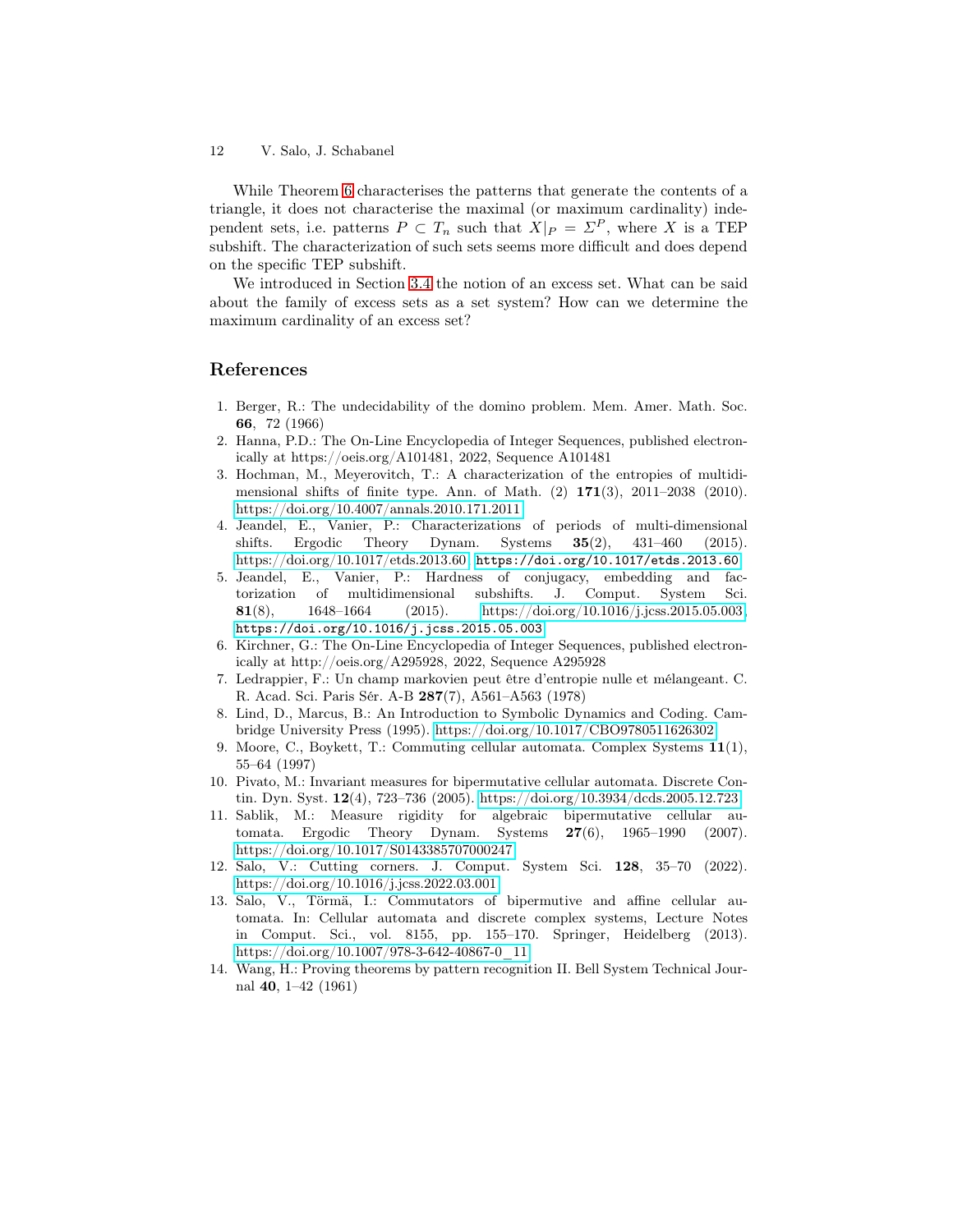# Omitted proofs

*Proof (Proof of Lemma [3\)](#page-4-1).* Denote  $Q = \{x_1, \ldots, x_m\}$  and  $P = \{x_1, \ldots, x_n\}$ . Then build the fillings of the  $P_j = \{x_1, \ldots x_j\}$ . With the proof of the previous lemma and using the same notations, we obtain that for each  $1 \leq j \leq n$ , either  $x_j \in \varphi(P_{j-1})$  and  $e(P_j) > e(P_{j-1})$  or adding  $x_j$  augments  $\sum_{i=1}^{r_{j-1}} k_{i,j-1}$  by one and  $e(P_i) = e(P_{i-1})$  if no merges are triggered. Merges may only increase the amount of excess, as they can only decrease the sum of triangle sizes. Thus e is monotonous. ⊓⊔

*Proof (Proof of Lemma [1\)](#page-3-2).* There is a sequence of transformation  $t_1, \ldots, t_k$  that transforms  $P$  into  $Q$ . Starting with  $P$ , we can fill the triangles at position  $t_1, \ldots, t_k$ , thus adding all the points of Q to P, so  $\varphi(Q) \subset \varphi(P)$ . The other inclusion is symmetric. ⊓⊔

Proof (Proof of Theorem [6\)](#page-10-1). The equivalence of the last two items is a special case of Theorem [1.](#page-4-2) We show that (1) implies (2) and (3) implies (1).

Suppose thus first that P is a basis. Then by definition  $\varphi(P) = T_n$ , as the iterative steps of completing triangles correspond exactly to the basic steps of the filling process. We cannot have more than  $n$  elements in  $P$ , as the total number of valid patterns on  $\Sigma^{T_n}$  is n. By Lemma [2](#page-3-1) we also cannot have less, or the set of eventually filled positions could not possibly cover  $T_n$ . We conclude that  $P$  is a fill matrix.

Suppose next that P is in the line orbit. Let  $P_0 = P_1, P_1, P_2, \ldots, P_k$  be a sequence of successive steps in the solitaire such that  $P_k$  is an edge of  $T_n$ . It is easy to see that the property of being a basis is preserved under solitaire moves, indeed each solitaire step induces a natural bijection  $\phi : \Sigma^{P_i} \to \Sigma^{P_{i+1}}$  and the unique completions of p and  $\phi(p)$  are the same. Since the line is clearly a basis, P must be a basis as well.  $□$ 

*Proof (Proof of Theorem [7\)](#page-10-2).* Let  $P_0 = P, P_1, \ldots, P_k = Q$  be the sequence of solitaire moves, which we know can be taken of length  $O(n^3)$ . Keep track of an ordering of the cells in  $P_i$  so that if a solitaire move touches cells  $P_i$  with indices  $j_1, j_2$ , then only the vectors with indices  $j_1, j_2$  differ between  $P_i$  and  $P_{i+1}$ . Then at each solitaire step, the TEP family allows us to compute the unique pattern in  $\Sigma^{P_{i+1}}$  compatible with  $\Sigma^{P_i}$  with a single basic permutation. After k steps we obtain the pattern  $\Sigma^Q$ , but in a random order, and we can fix the ordering by applying  $O(n)$  basic permutations with  $\hat{\pi}$  of the form  $ab \leftrightarrow ba$ . □